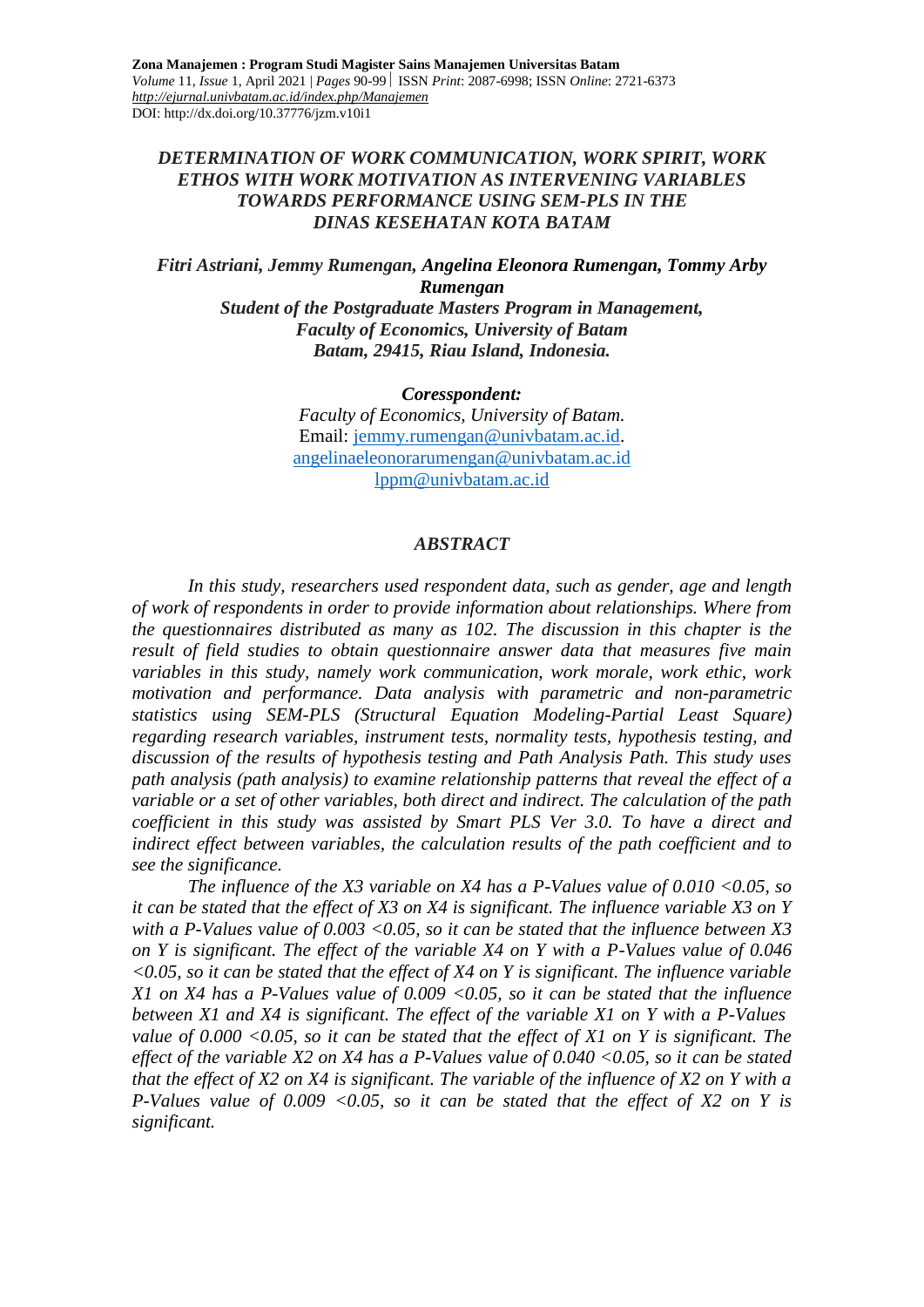#### *Keywords: Work Communication, Work Spirit, Work Ethic, Work Motivation, Performance*

### **I. INTRODUCTION**

The Batam City Health Office is one of the facilities that contains various data and information related to the level of achievement of Health Development in Batam City and the implementation of complete health service efforts in accordance with the Minimum Service Standards in the health sector. For the realization of the vision and mission of the Batam City Health Service, it is necessary to improve work communication that supports the realization of the vision and mission. Communication has a fairly large role in a company, meaning that communication is absolutely necessary in an organization, both in technical matters in a work unit or work group, such as clarity of orders from superiors, clarity of work instructions, delivery of ideas, work discussions, clarity of reporting. , to informal matters such as appreciation, support, attention from superiors to subordinates, good relations between superiors and subordinates and vice versa, giving complaints, giving criticism to superiors, openness and so on. Morale is the attitude of individuals and groups to the work environment and to cooperation with other people which is maximally in accordance with the best interests. To achieve goals in a job requires a conducive atmosphere that supports a work climate that can affect the morale of employees in the organization. Work ethic is the spirit of work that is seen in the way a person responds to work, the motivation behind doing a job. Every employee needs to improve work ethics in order to improve work quality, namely attitudes, views, habits, characteristics or traits regarding the work methods of a person, a group or a nation. individuals with a

good work ethic are dedicated to their work, and will do everything they can to ensure that they perform well. Employee work motivation is a condition that makes employees have the willingness or need to achieve certain goals through the implementation of a task. Employee work motivation will supply energy to work or direct activities during work, and cause an employee to know that there are goals that are relevant between organizational goals and personal goals. Performance is the result or overall success rate of a person during a certain period in carrying out a task compared to various possibilities, such as work standards, targets or targets or criteria that have been determined in advance and have been mutually agreed upon. Performance is the work achieved by a person in carrying out the tasks assigned to him based on skills, experience and sincerity and on time.

### **Formulation of the problem**

1. Does Work Communication directly determine the Work Motivation ? 2. Does Morale directly determine Employee Work Motivation ? 3. Does Work Ethic Directly Determine Employee Work Motivation ? 4. Does Work Motivation directly determine Employee Performance ? 5. Does Work Communication directly determine Employee Performance ? 6. Does Morale directly determine Employee Performance ? 7. Does Work Ethic Directly Determine

Employee Performance ?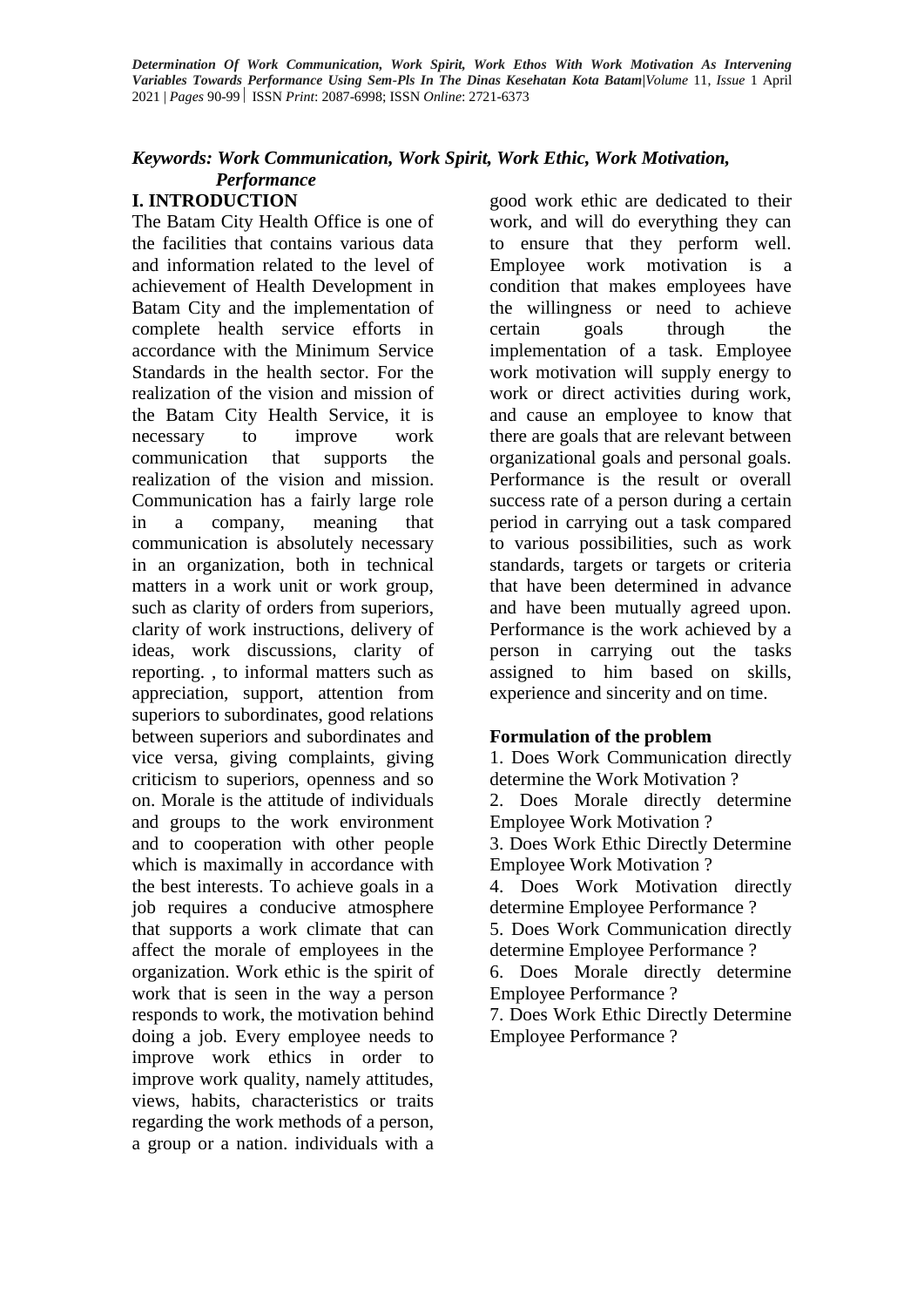### **II. RESEARCH METHOD**

In this study, researchers used respondent data, such as gender, age and length of work of respondents in order to provide information about relationships. Where from the questionnaires distributed as many as 102. The discussion in this chapter is the result of field studies to obtain questionnaire answer data that measures five main variables in this study, namely work communication, work spirit, work ethic, work motivation, and performance. Data analysis with parametric and non-parametric statistics using SEM-PLS (Structural Equation Modeling-Partial Least Square) regarding research variables, instrument tests, normality tests, hypothesis testing, and discussion of the results of hypothesis testing and Path Analysis Path. This study uses path analysis (path analysis) to examine relationship patterns that reveal the effect of a variable or a set of other variables, both direct and indirect. The calculation of the path coefficient in this study was assisted by Smart PLS Ver 3.0. For the effect of departing directly and indirectly between variables, the results

of the calculation of the coordination coordinates are to see the significance.

## **Population and Sample**

The population in this study was in at employee research study in in Batam City Health Office, amounting to 102 people regardless of specific strata and field of duty. Arikunto (in Riduwan, 2012: 210) states that if the subject is less than 100, it is better to take all of them, so that the research is a population study. Because of population limitations, all members of the population were used as the research sample, so this study used a saturated sample, which was taken through the Census Technique using proportional random sampling.

# **III. RESULT AND DISCUSSION**

Internal consistency analysis is a form of reliability used to assess the consistency of results across items on the same test. Internal consistency testing using a composite reliability value with the criteria of a variable is said to be reliable if the composite reliability value is> 0.600 (Hair, Hult, Ringle, & Sarstedt, 2014).

| <b>Variabel</b> | Cronbach's<br><b>Alpha</b> | $rho_A$ | Composite<br><b>Reliability</b> | <b>Average Variance Extracted</b><br>(AVE) |
|-----------------|----------------------------|---------|---------------------------------|--------------------------------------------|
| X1              | 0.760                      | 0.841   | 0.822                           | 0.379                                      |
| <b>X2</b>       | 0.632                      | 0.694   | 0.724                           | 0.270                                      |
| X3              | 0.659                      | 0.808   | 0.747                           | 0.322                                      |
| <b>X4</b>       | 0.774                      | 0.840   | 0.814                           | 0.390                                      |
| Υ               | 0.842                      | 0.929   | 0.878                           | 0.486                                      |

 $T<sub>0</sub>$  1.1 1

### **Internal Consistency Analysis**

Source: Data Processing (2020)

Based on the data of the internal consistency analysis in the table above, the results show that the variables X1,

X2, X3, X4 and Y have a composite reliability value  $> 0.600$ , so all X1, X2, X3, X4 and Y variables are reliable.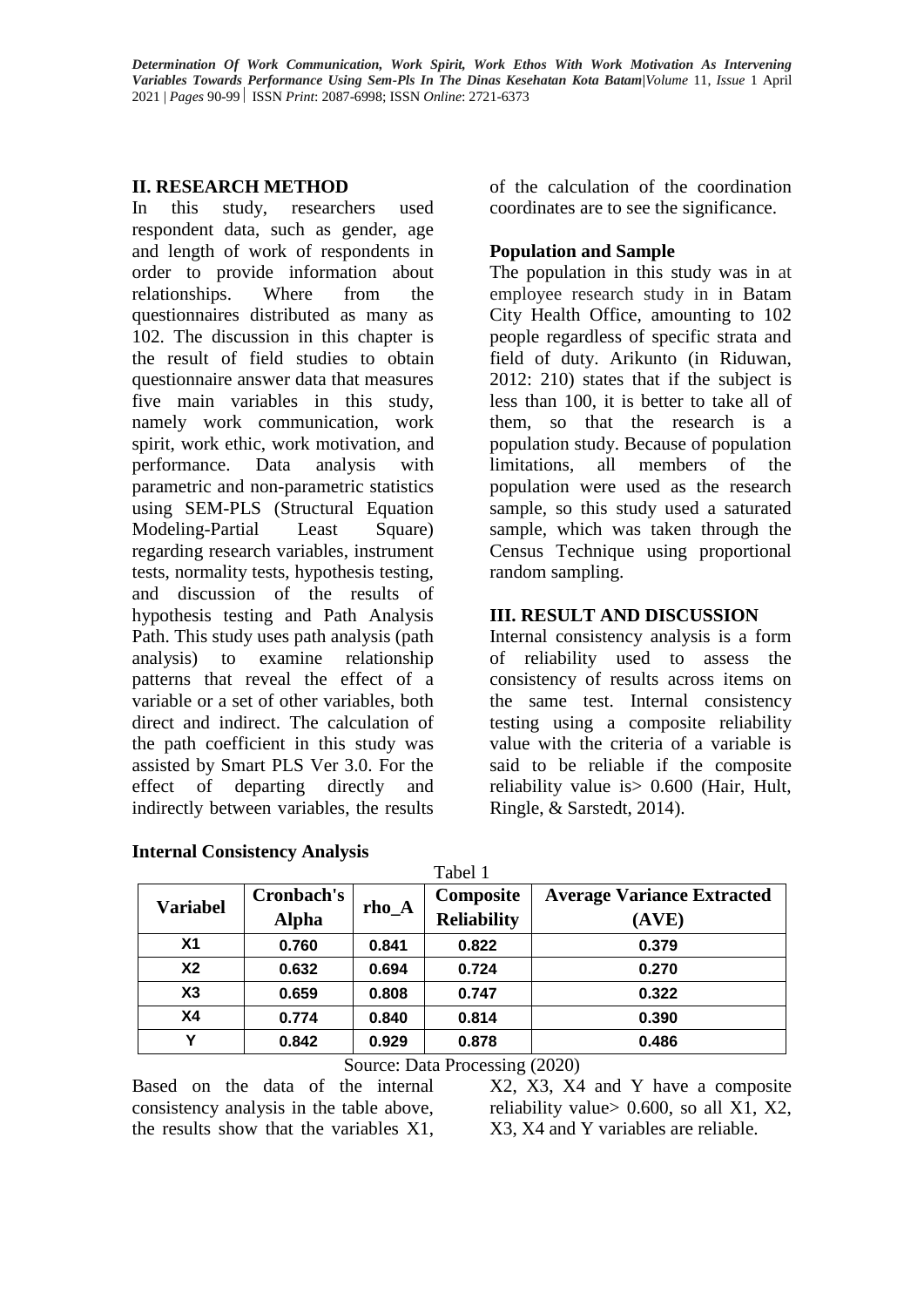# **Convergent Validity**

|       | Tabel 2 |                        |       |                |                |  |
|-------|---------|------------------------|-------|----------------|----------------|--|
|       | X1      | $\overline{\text{X2}}$ | X3    | X <sub>4</sub> | $\overline{Y}$ |  |
| X1.1  | 0.435   |                        |       |                |                |  |
| X1.10 | 0.684   |                        |       |                |                |  |
| X1.2  | 0.491   |                        |       |                |                |  |
| X1.3  | 0.418   |                        |       |                |                |  |
| X1.4  | 0.738   |                        |       |                |                |  |
| X1.5  | 0.480   |                        |       |                |                |  |
| X1.6  | 0.715   |                        |       |                |                |  |
| X1.7  | 0.787   |                        |       |                |                |  |
| X1.8  | 0.797   |                        |       |                |                |  |
| X1.9  | 0.754   |                        |       |                |                |  |
| X2.1  |         | 0.345                  |       |                |                |  |
| X2.2  |         | 0.474                  |       |                |                |  |
| X2.3  |         | 0.390                  |       |                |                |  |
| X2.4  |         | 0.693                  |       |                |                |  |
| X2.5  |         | 0.775                  |       |                |                |  |
| X2.6  |         | 0.441                  |       |                |                |  |
| X2.7  |         | 0.447                  |       |                |                |  |
| X2.8  |         | 0.648                  |       |                |                |  |
| X3.1  |         |                        | 0.491 |                |                |  |
| X3.10 |         |                        | 0.486 |                |                |  |
| X3.2  |         |                        | 0.412 |                |                |  |
| X3.3  |         |                        | 0.441 |                |                |  |
| X3.4  |         |                        | 0.774 |                |                |  |
| X3.5  |         |                        | 0.666 |                |                |  |
| X3.6  |         |                        | 0.716 |                |                |  |
| X3.7  |         |                        | 0.755 |                |                |  |
| X3.8  |         |                        | 0.667 |                |                |  |
| X3.9  |         |                        | 0.676 |                |                |  |
| X4.1  |         |                        |       | 0.420          |                |  |
| X4.2  |         |                        |       | 0.443          |                |  |
| X4.3  |         |                        |       | 0.408          |                |  |
| X4.4  |         |                        |       | 0.632          |                |  |
| X4.5  |         |                        |       | 0.623          |                |  |
| X4.6  |         |                        |       | 0.866          |                |  |
| X4.7  |         |                        |       | 0.833          |                |  |
| X4.8  |         |                        |       | 0.790          |                |  |
| Y1    |         |                        |       |                | 0.410          |  |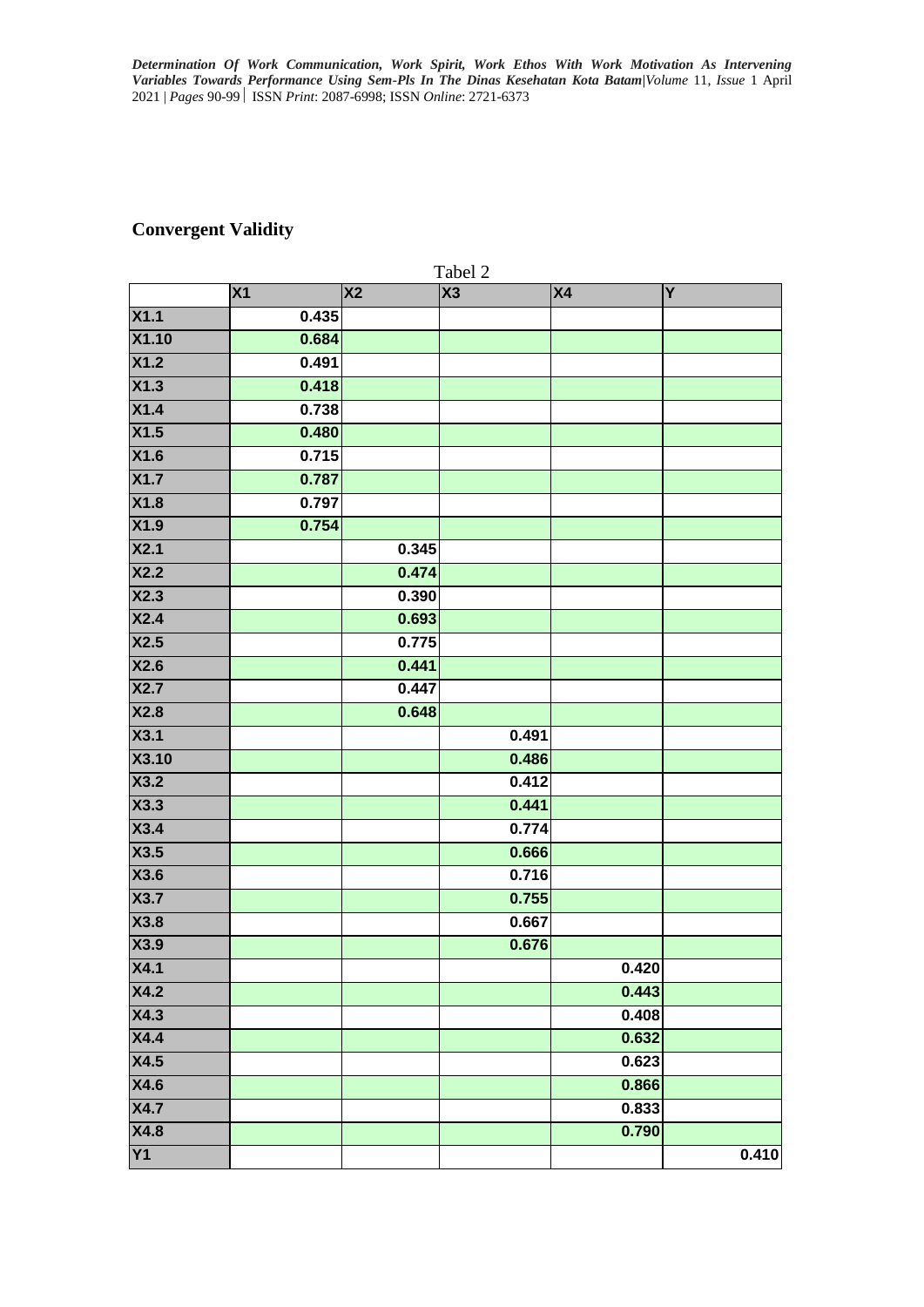| <b>Y10</b>      |  |  | 0.766 |
|-----------------|--|--|-------|
| Y <sub>2</sub>  |  |  | 0.428 |
| <b>Y3</b>       |  |  | 0.435 |
| <b>Y4</b>       |  |  | 0.922 |
| $\overline{Y5}$ |  |  | 0.769 |
| <b>Y6</b>       |  |  | 0.853 |
| <b>Y7</b>       |  |  | 0.879 |
| <b>Y8</b>       |  |  | 0.836 |
| <b>Y9</b>       |  |  | 0.751 |

Source: Data Processing (2020)

Based on the table above, it can be seen that the value of outer loading for variables X1, X2, X3, X4, Y where the value of all the items in the 5 variables tested is greater than 0.4, so all indicators in 5 variables are declared valid.

#### **Disciplinary Validity**

Discriminant validity aims to assess an indicator of a construct variable is valid or not, namely by looking at the Heterotrait Value - Monotrait Ratio Of Corelation  $(HTMT) < 0.90$ , then the variable has good (valid) discriminant validity (Hair, Hult, Ringle, & Sarstedt, 2014).

| Variabel | Х1    | Х2    | X3    | Χ4    |  |
|----------|-------|-------|-------|-------|--|
| Χ1       |       |       |       |       |  |
| X2       | 0.693 |       |       |       |  |
| X3       | 0.571 | 0.649 |       |       |  |
| Χ4       | 0.864 | 0.736 | 0.719 |       |  |
|          | 0.879 | 0.706 | 0.845 | 0.839 |  |

Source: Data Processing (2020)

Based on the table above, the results of the correlation of variables X1 with X2, X1 with X3, X1 and X4, variables X1

### **Structural Model Analysis (Inner Model)**

The structural model analysis or (inner model) aims to test the research hypothesis. The part that needs to be analyzed in the structural model is the coefficient of determination (R Square) by testing the hypothesis. Collinearity test is to prove whether the correlation and Y all variables have a correlation value <0.900, thus the correlation value of all variables is declared valid.

between latent variables / constructs is strong or not. If there is a strong correlation, it means that the model contains problems from a methodological point of view, because it has an impact on the estimation of its statistical significance. This problem is known as collinearity. The value used to analyze it is by looking at the Variance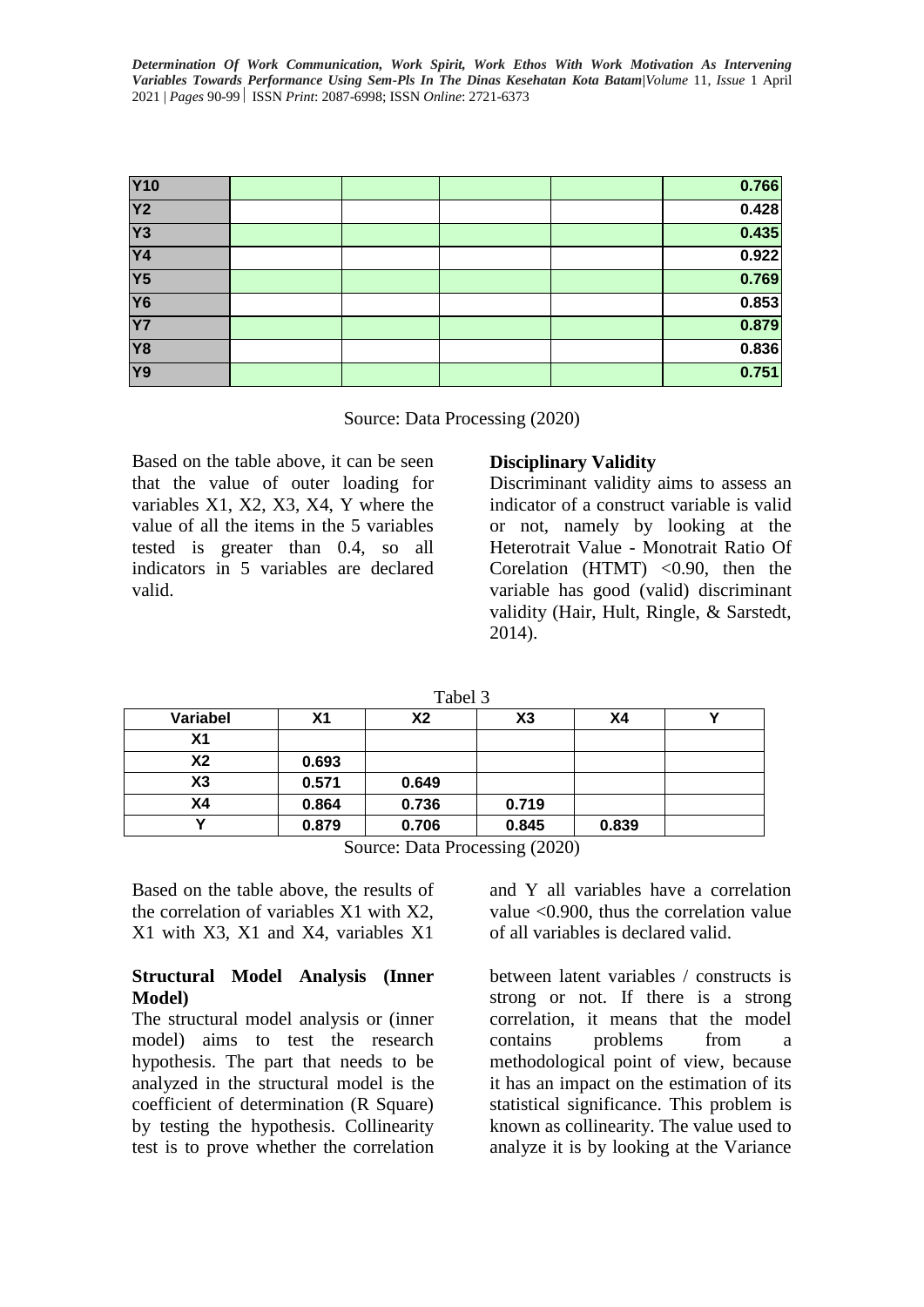Inflation Factor (VIF) value. (Hair, Hult, Ringle, & Sarstedt, 2014; Garson, 2016). If the VIF value is greater than 5.00, it means a collinearity problem

occurs, and conversely there is no collinearity problem if the VIF value is <5.00 (Hair, Hult, Ringle, & Sarstedt, 2014).

|           | 1 adei 4 |           |    |                |       |  |
|-----------|----------|-----------|----|----------------|-------|--|
| Variabel  | X1       | <b>X2</b> | X3 | X <sub>4</sub> |       |  |
| <b>X1</b> |          |           |    | 1.457          | 2.277 |  |
| <b>X2</b> |          |           |    | 1.420          | 1.787 |  |
| X3        |          |           |    | 1.351          | 1.540 |  |
| X4        |          |           |    |                | 3.496 |  |
|           |          |           |    |                |       |  |

 $T - 1 - 14$ 

Source: Data Processing (2020)

From the data above it can be described that the VIF value for the correlation X1 with Y, X2 with Y, X3 with Y, X4 with Y has a value  $\leq 5.00$  so there is no collinearity problem, thus from the data above, the structural model is in the case of it does not contain a collinearity problem.

#### **Direct Influence Hypothesis**

Testing the direct effect hypothesis aims to prove the hypotheses of the effect of a variable on other variables directly (without intermediaries). If the path coefficient value is positive it indicates

that an increase in the value of one variable is followed by an increase in the value of other variables, if the path coefficient value is negative it indicates that an increase in one variable is followed by a decrease in the value of another variable. If the probability value (P-Value) <Alpha (0.05) then Ho is rejected (the effect of a variable with other variables is significant). If the probability value (P-Value)> Alpha (0.05) then Ho is rejected (the effect of one variable with other variables is not significant).

| аг<br>ı |  |
|---------|--|
|---------|--|

| Variabel           | Real   | Average                                    | <b>Standard</b>  |                   | P             |
|--------------------|--------|--------------------------------------------|------------------|-------------------|---------------|
|                    | sample | sample                                     | <b>Deviation</b> | <b>Statistics</b> | <b>Values</b> |
| $X1 - > X4$        | 0.484  | 0.432                                      | 0.174            | 2.776             | 0.009         |
| $X1 \rightarrow Y$ | 0.435  | 0.358                                      | 0.141            | 3.076             | 0.004         |
| $X2 - > X4$        | 0.324  | 0.309                                      | 0.151            | 2.142             | 0.040         |
| $X2 \rightarrow Y$ | 0.265  | 0.235                                      | 0.173            | 1.528             | 0.014         |
| $X3 - > X4$        | 0.232  | 0.294                                      | 0.138            | 1.679             | 0.010         |
| $X3 \rightarrow Y$ | 0.263  | 0.340                                      | 0.104            | 2.525             | 0.017         |
| $X4 - Y$           | 0.137  | 0.168                                      | 0.186            | 0.740             | 0.046         |
|                    |        | $\alpha$ $\beta$ , $\beta$ $\beta$ $\beta$ |                  |                   |               |

Source: Data Processing (2020)

1. The direct effect of variable X3 on variable X4 has a path coefficient of

1.679 (positive), so an increase in the value of variable X3 will be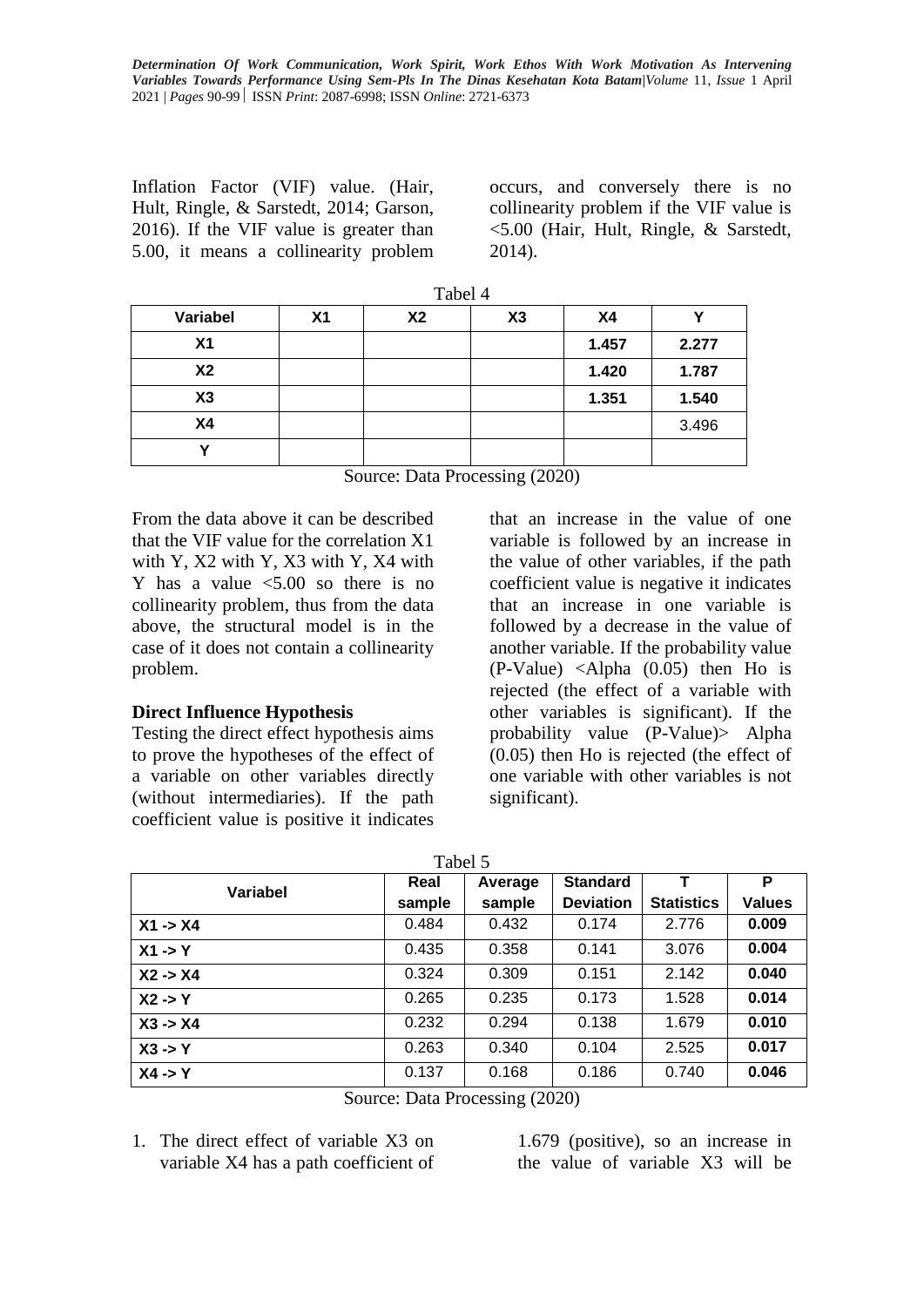followed by an increase in variable X4. The influence of the X3 variable on X4 has a P-Values value of  $0.010$  <  $0.05$ , so it can be stated that the effect of X3 on X4 is significant.

- 2. The direct effect of variable X3 on variable Y has a path coefficient of 2.525 (positive), so an increase in the value of variable X3 will be followed by an increase in variable Y.The effect of variable X3 on Y has a P-Values value of  $0.017$ <0.05, so it can be stated that the influence between X3 on Y is significant.
- 3. The direct effect of variable X4 on variable Y has a path coefficient of 0.740 (positive), so an increase in the value of variable X4 will be followed by an increase in variable Y.The effect of variable X4 on Y has a P-Values value of 0.046 <0.05, so it can be stated that the influence between X4 on Y is significant.
- 4. The direct effect of variable X1 on variable X4 has a path coefficient of 2.776 (positive), so an increase in the value of variable X1 will be followed by an increase in variable X4. The effect of variable X1 on X4 has a P-Values value of 0.009  $\leq 0.05$ , so it can be stated that the effect of X1 on X4 is significant.
- 5. The direct effect of variable X1 on variable Y has a path coefficient of

3.076 (positive), so an increase in the value of variable X1 will be followed by an increase in variable Y. The effect of variable X1 on Y has a P-Values value of 0.004  $< 0.05$ , so it can be stated that the influence between X1 on Y is significant.

- 6. The direct effect of variable X2 on variable X4 has a path coefficient of 2.142 (positive), so an increase in the value of variable X2 will be followed by an increase in variable X4. The effect of the variable X2 on X4 has a P-Values value of 0.040  $\leq 0.05$ , so it can be stated that the effect of X2 on X4 is significant.
- 7. The direct effect of variable X2 on variable Y has a path coefficient of 1.528 (positive), so an increase in the value of variable X2 will be followed by an increase in variable X4. The influence of the X2 variable on Y has a P-Values value of  $0.014$  <  $0.05$ , so it can be stated that the effect of X2 on Y is significant.

# **Coefficient of Determination**

The coefficient of determination (R Square) aims to evaluate the accuracy of the predictions of a variable. In other words, to evaluate how the variation in the value of the dependent variable is affected by the variation in the value of the independent variable in a path model.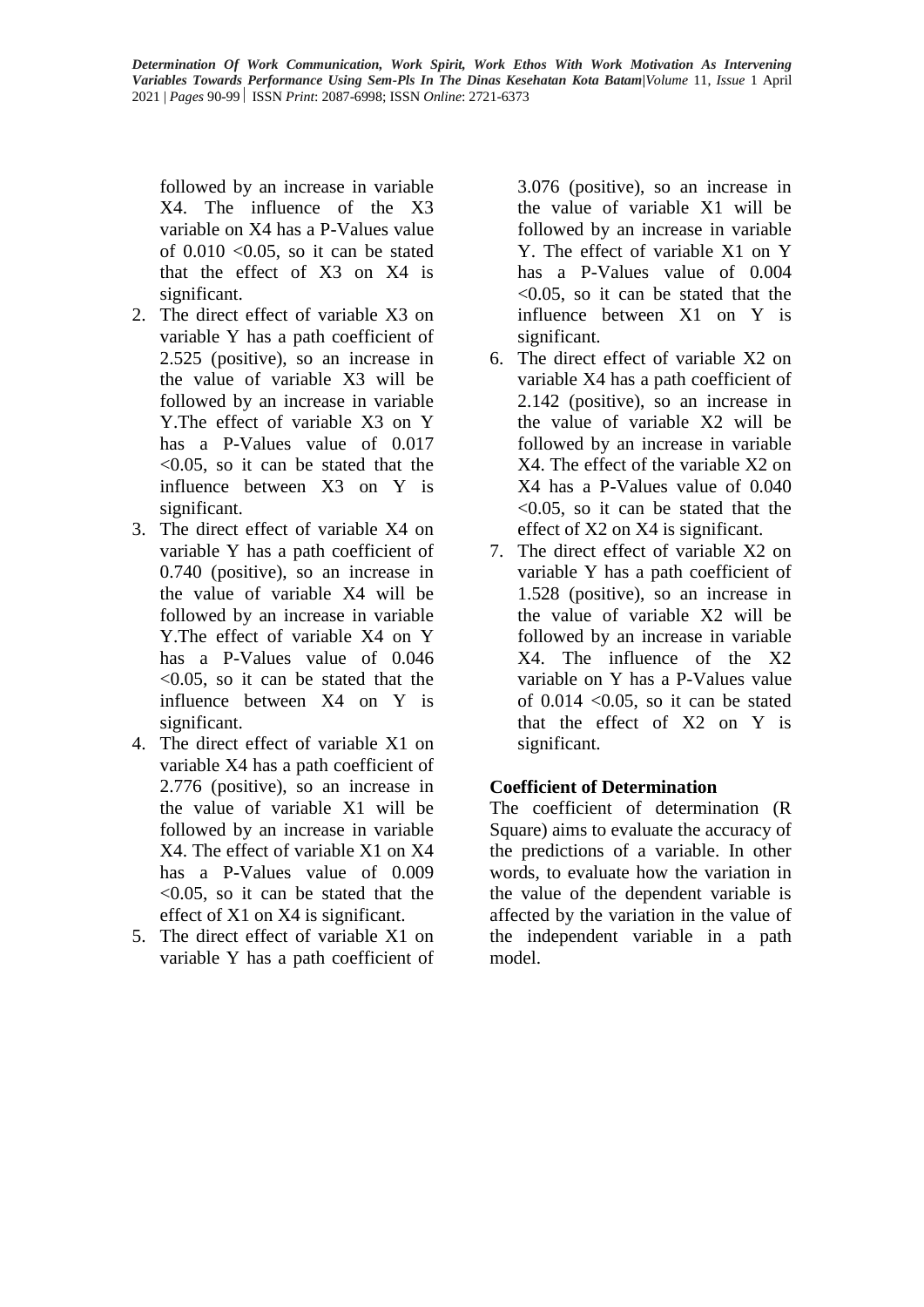| Tabel 6         |                 |                          |  |  |  |
|-----------------|-----------------|--------------------------|--|--|--|
| <b>Variabel</b> | <b>R</b> Square | <b>Adjusted R Square</b> |  |  |  |
| Χ4              | 0.714           | 0.681                    |  |  |  |
|                 | 0.804           | 0.773                    |  |  |  |

Source: Data Processing (2020)

### **IV. CONCLUSION**

The need to improve the quality of work communication that is even better within the organization among employees, the need to foster morale by giving employees the opportunity to convey their aspirations and creative ideas, develop a work ethic by getting used to being on time or earlier for all activities in the organization, give awards, to employees who excel in order to increase employee motivation, evaluate employee performance regularly for the progress of the organization.

### **REFERENCES**

- Alex S. Nitisemito, 2010, Personnel Management, Second Edition, Ghalia Indonesia.
- Anoraga, P. (2010). Psychology of Work. Jakarta: Rineka Cipta
- Anoraga, P. (2010). Psychology of Work. Jakarta: Rineka Cipta
- Bedjo Siswanto. Sastrohadiwiryo. 2012. "Indonesian Workforce Management". Jakarta: PT. Earth Literacy.
- Berelson and G.A.Steiner 2013. Human Behavior An Inventory of Scientifie Finding. New York: Harcurt, Brank 721.P.
- Bernardin, H. John and Russel, E.A. 2011. Human Resource Management, An Experiential Approach. Singapore: Mc Graw Hill International Editions, Mac Graw Hill Book Co.

Chukwuma, E.M., & Obiefuna, O. (2014). Effect of Motivation on Employee Productivity: A Study of Manufacturing Companies in Nnewi. Journal of Managerial Studies and Research 2 (7).

Cianiur.

- Darodjat Achmad Tubagus. 2015. The Importance of Absolute High and Strong Work Culture. Bandung: PT Refika Aditama.
- Darodjat, Tubagus Achmad. 2015. The Importance of a High and Absolute Strong Work Culture. Bandung: PT. Refika Aditama.
- Devito, Joseph A. 2011. Inter-Human Communication. Pamulang-Tangerang Selatan: Karisma Publishing Group.
- Effendi, Onong, Uchyana, 2014 Human Relations and Public Relations, Mandar Maju
- Effendy, Onong Uchjana. 2012 Science of Communication (theory and practice). Bandung: PT. Rosdakarya youth.
- Mangkunegara, Anwar P. 2014. Performance Management. Jakarta: PT Gramedia Pustaka Utama.
- Mangkuprawira, Syafri and Aida Vitalaya. 2010. Quality Management of Human Resources. Bogor: Indonesian Galia.
- Mathis, Robert L and Jackson, John H. 2014. Human Resource Management. Translators for Jimmy Sadeli and Bayu Prawira